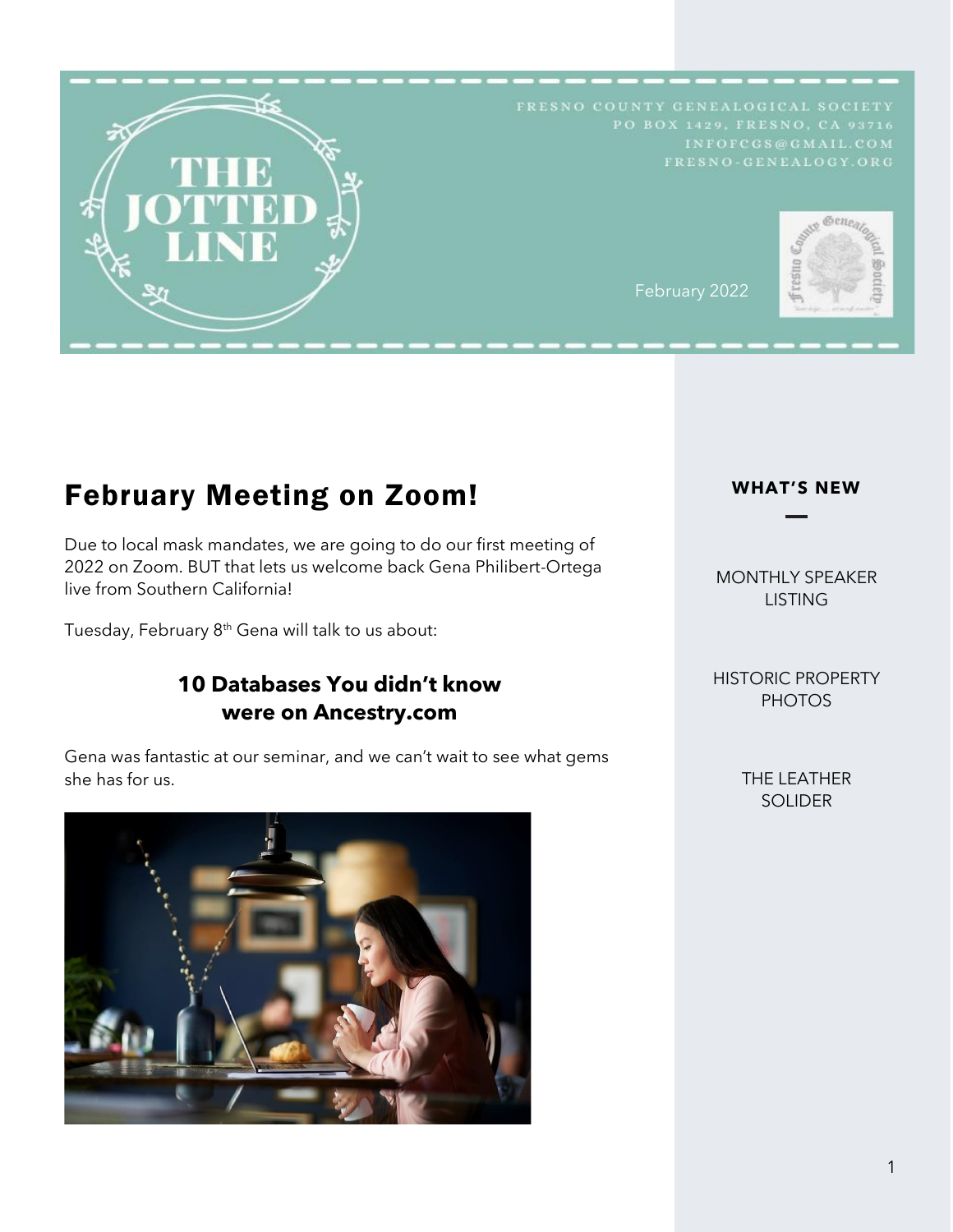## **2022 MONTHLY SPEAKERS\***

February 8<sup>th</sup>— 10 Databases You Didn't Know Were on Ancestry.com— Gena Philibert-Ortega

March 8<sup>th</sup> —Italian Genealogy—Linda Scambray

April 12<sup>th</sup>— Fresno County Records—Kathy **Tigchelaar** 

- May 10<sup>th</sup>—Surveying the Internet to Verify Your Ancestors—Bob Givens
- June 14<sup>th</sup> —1950 Census—Melissa Scroggins

July 12<sup>th</sup>— FAN Theory—Corky Peterson

August 9<sup>th</sup>— Ice Cream Social

- September 17<sup>th</sup>—SAT- ANNUAL SEMINAR—Pamela Bell Dallas
- October 11<sup>th</sup>—Maximizing your DNA results at Ancestry.com—Jaimie Mayhew

November 8<sup>th</sup> — Newspapers—Diane Manley

December 3<sup>rd</sup> — Christmas Party at Woodward Park Library

\*subject to change/both speaker and to ZOOM. (Welcome to 2022!)

# **MANY THANKS TO OUR OUTGOING BOARD MEMBERS!!**

#### **2022 FCGS BOARD MEMBERS**

**President** Carolyn Moser

**1st Vice-President** Corky Peterson

**2nd Vice-President** Meredith Coleman

**Recording Secretary** Cat Hadrian

**Corresponding Secretary** Lou Weyant

**Treasurer** Donna Long

**Librarian** Kathleen Coleman

**Registrar/Membership** Frank Santos & Amber Smith

# **LOCAL HISTORY NIGHT**

"SAWMILLS OF EASTERN FRESNO COUNTY"

#### JEANNINE RAYMOND

THURSDAY, FEB 10TH, FROM  $7 - 8$ PM.

Registration for this Zoom program is required. You can sign up [https://fresnolibrary.libcal.com/event/8821127.](https://fresnolibrary.libcal.com/event/8821127)

Up until the Great Depression, Fresno County was largely built with the lumber hand-hewn in the lower Sierra Nevada, cut in sawmills small and sometimes vast, and shipped out by oxen teams and two of the largest flumes built anywhere in the world. It's an amazing story of a bygone world, of which few traces are left today. Jeannine will bring it back to life in pictures and words, with sidelights and anecdotes you're sure to enjoy.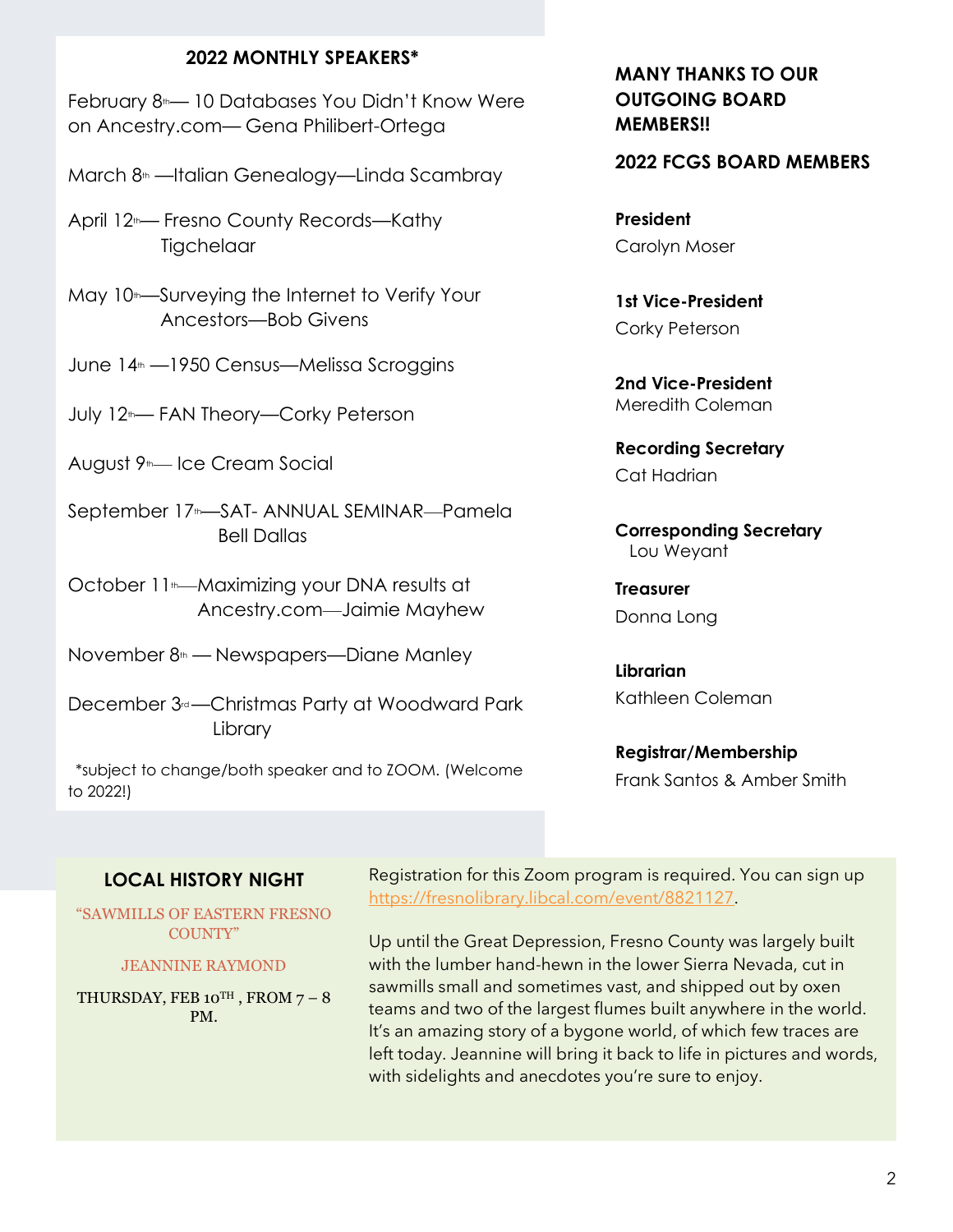

# **Assessors Photo Project**

Have you ever wondered what your house looked like in the 1960s? Well wonder no more!

The Heritage Center has a new database that you may want to check out! In partnership with the Fresno County Historical Society, and the work of a group of dedicated volunteers, for over 3 years!

We are proud to present the Assessor Photo Project. During the 1960's the Fresno County Assessor's office took pictures of buildings as they appraised properties. The resulting photos have been indexed and digitized and can be viewed at the Heritage Center at Central Library. give them a call at (559) 600-6230 or email HeritageCenter@fresnolibrary.org.

Many thanks to Gene Sibley, Susan Pappas and Bill Fenton who all helped on this great project!

# Heritage Center

Open Mon-Thurs- 10AM- 6PM Fri-Sat 10 AM- 5PM 2420 Mariposa Street, Fresno, CA- 2<sup>nd</sup> Floor 559-600-6230



Come down and visit us soon!

A list of new books the DAR has helped add in 2020-2021 can be found on our website by clicking **[here](https://fresno-genealogy.org/resources/Documents/misc/The%20Court%20Systems.pdf)**.

Our Jotted Line is searchable using Google. Recently I did a short article about Adam Schroyer and about 45 days later I heard from a cousin in North Dakota who was also working on Adam. This is very exciting to have our articles available to others. If you have something new and exciting about any of your ancestors think about publishing it in the Jotted Line. ~Corky

Just email [infofcgs@gmail.com](mailto:infofcgs@gmail.com)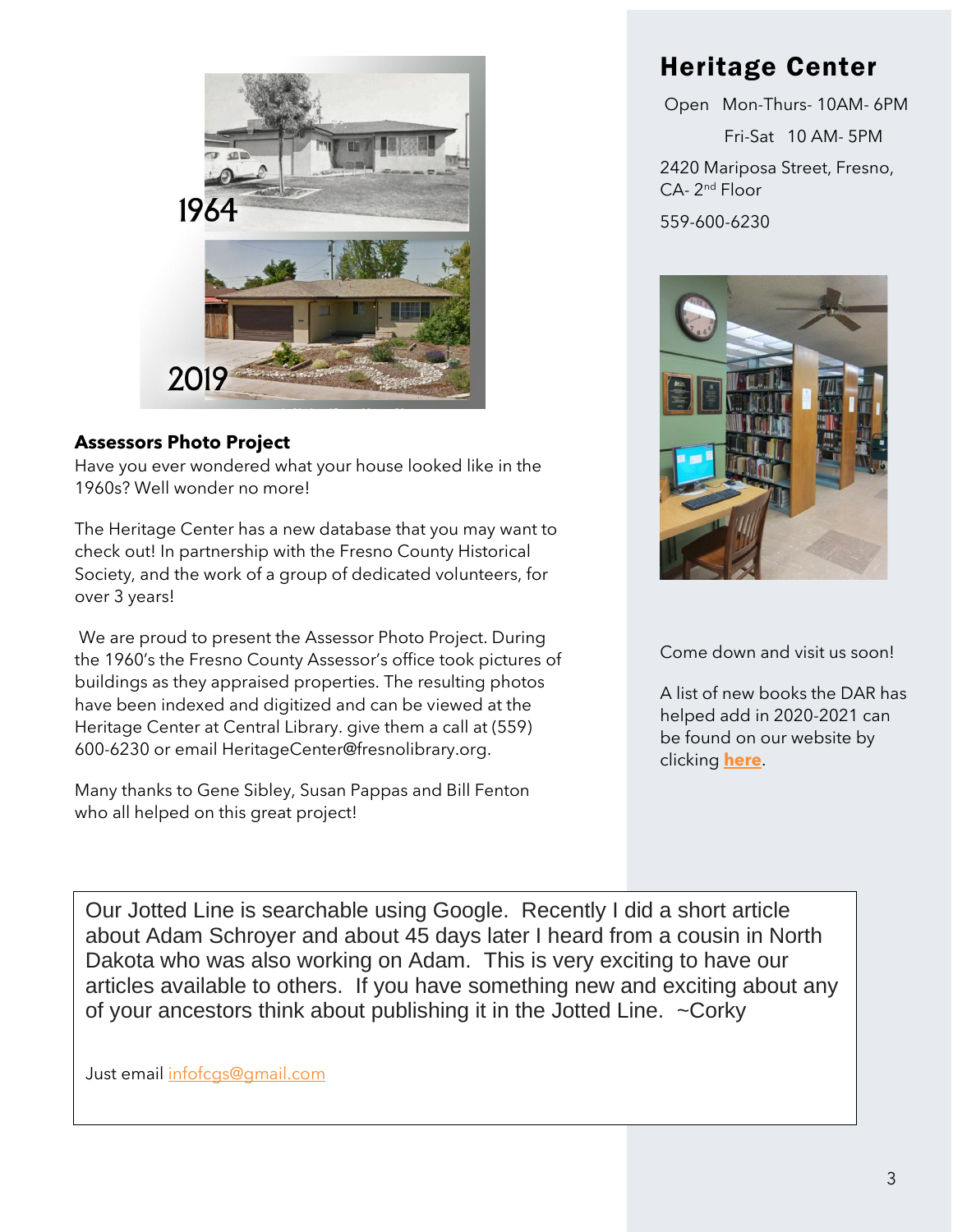# The Leather Soldier

## Submitted by Meredith Coleman

While we were all in lockdown last year, I began researching my husband's family line. My husband Grant's mothers name was Marjorie Jean Higuera. I was never able to know her as she passed away when he was 11 years old. With my research I decided to start with her. I just kept going along the Higuera line when I learned of Grants 5<sup>th</sup> Great Grandfather: The Leather Soldier

Ignacio Anastacio Higuera was born in 1757 in Sinaloa de Leyva New Spain (Mexico). He grew up on his father's Rancho in Sinaloa. When he was 18 years old, he was with the De Anza Expedition of 1775 traveling to Alta California as one of the Soldado de Cueva (Leather Coated Soldier). Nearly 300 people traveled with De Anza looking for land and resources in plentiful California. This was the second expedition into Alta California the first being the Portola Expedition of 1769 that included Father Junipero Serra. While the expedition traveled north, they stopped to resupply at Mission San Xavier del Bac in Arizona. This is where Ignacio married Maria Micaela Bojorquez (1762-1794). They went on to have three children, one son and two daughters.

The Soldado de Cueva was named for his leather armor, specifically his heavy knee length sleeveless coat. These soldiers were more heavily armed than the regular army. They carried a smoothbore musket, two pistols, a short sword, a dagger, and a lance. They fought on horseback and had to have available to them at least 6 horses. The party traveled to San Francisco and in September of 1776 established the Presidio of San Francisco. The Presidio's garrison consisted of 33 men of which Ignacio was one.



**Soldados de Cuera (Utopia Espanola) Historia Alternative/Fandom**

#### **Alternate History Wiki - Fandom**

By 1890 Ignacio had moved to the Pueblo of San Jose, the Mission of San Jose was under construction and was completed in 1797. The missions in California were centers of agriculture and industry for hundreds of settlers